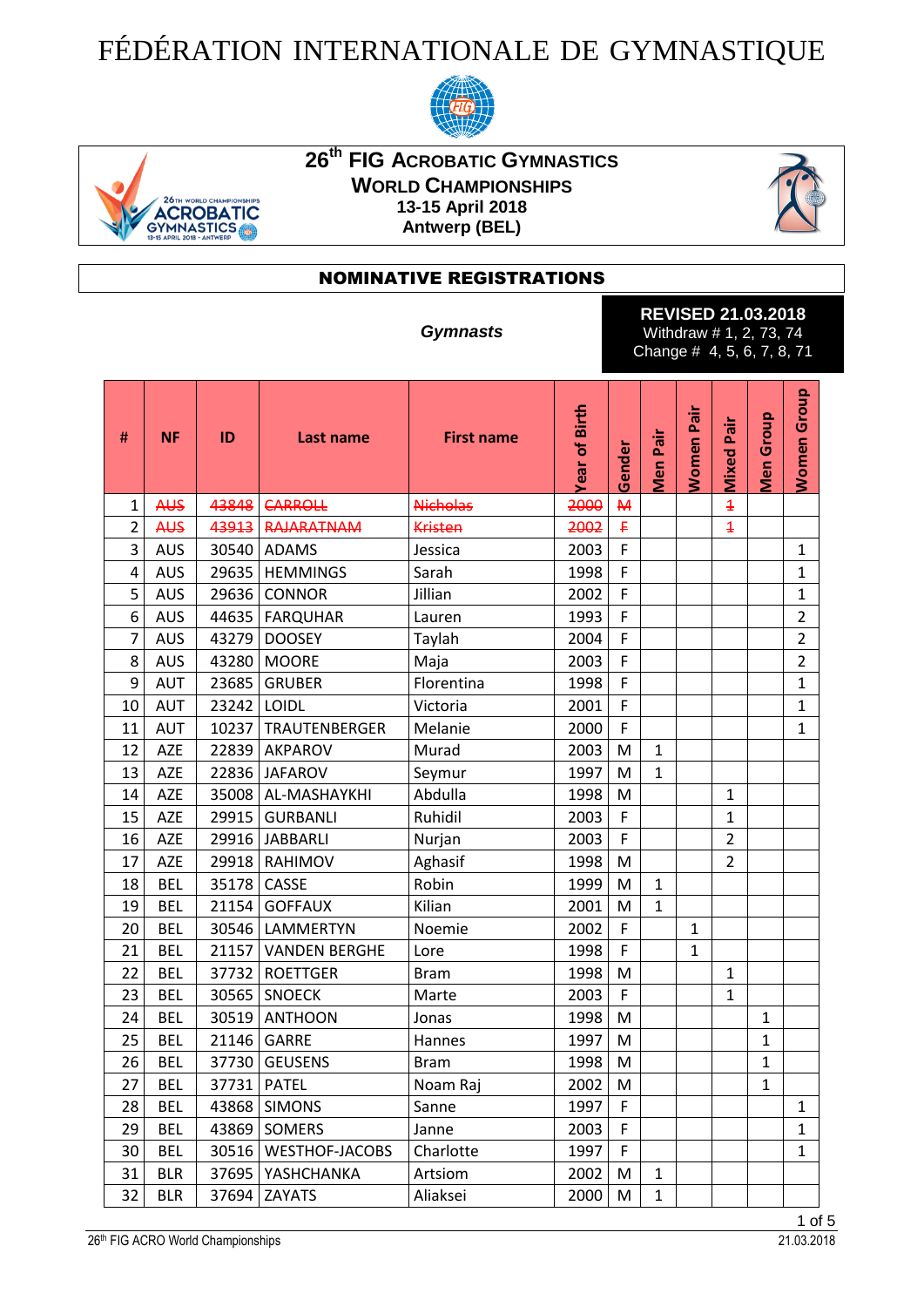| #        | <b>NF</b>                | ID             | Last name                          | <b>First name</b>   | Year of Birth | Gender       | Men Pair       | <b>Women Pair</b> | <b>Mixed Pair</b> | Men Group      | Women Group                  |
|----------|--------------------------|----------------|------------------------------------|---------------------|---------------|--------------|----------------|-------------------|-------------------|----------------|------------------------------|
| 33       | <b>BLR</b>               | 8954           | <b>BELIAKOU</b>                    | Artur               | 1993          | M            |                |                   | $\mathbf{1}$      |                |                              |
| 34       | <b>BLR</b>               | 30366          | <b>MELNIK</b>                      | Volha               | 1999          | F            |                |                   | $\mathbf{1}$      |                |                              |
| 35       | <b>BLR</b>               | 23768          | <b>EVSTAFEEV</b>                   | Konstantin          | 1996          | M            |                |                   | $\overline{2}$    |                |                              |
| 36       | <b>BLR</b>               | 18506          | <b>KASYAN</b>                      | Hanna               | 1998          | F            |                |                   | $\overline{2}$    |                |                              |
| 37       | <b>BLR</b>               | 36588          | <b>IVONCHYK</b>                    | Julia               | 1994          | F            |                |                   |                   |                | $\mathbf{1}$                 |
| 38       | <b>BLR</b>               | 8967           | <b>NABOKINA</b>                    | Veranika            | 1995          | F            |                |                   |                   |                | $\mathbf{1}$                 |
| 39       | <b>BLR</b>               | 18455          | SANDOVICH                          | Karina              | 1999          | F            |                |                   |                   |                | $\mathbf{1}$                 |
| 40       | <b>CHN</b>               | 32662          | $\mathsf{L}\mathsf{I}$             | An                  | 1993          | M            | $\mathbf{1}$   |                   |                   |                |                              |
| 41       | <b>CHN</b>               | 32663          | <b>XIANG</b>                       | Lingzhi             | 2000          | M            | $\mathbf{1}$   |                   |                   |                |                              |
| 42       | <b>CHN</b>               | 43704          | <b>HUANG</b>                       | Zike                | 2003          | F            |                | $\mathbf{1}$      |                   |                |                              |
| 43       | <b>CHN</b>               | 30737          | <b>MO</b>                          | Zhixin              | 1995          | F            |                | $\mathbf{1}$      |                   |                |                              |
| 44       | <b>CHN</b>               | 42007          | WU                                 | Xusheng             | 1994          | M            |                |                   | $\mathbf{1}$      |                |                              |
| 45       | <b>CHN</b>               | 42008          | <b>ZHANG</b>                       | Jingyi              | 2002          | F            |                |                   | $\mathbf{1}$      |                |                              |
| 46       | <b>CHN</b>               | 32672          | $\mathsf{L}\mathsf{I}$             | Zheng               | 2000          | M            |                |                   |                   | $\mathbf{1}$   |                              |
| 47       | <b>CHN</b>               | 32671          | <b>RUI</b>                         | Liuming             | 1995          | M            |                |                   |                   | $\mathbf{1}$   |                              |
| 48       | <b>CHN</b>               | 21075          | ZHANG                              | Teng                | 1994          | M            |                |                   |                   | $\mathbf{1}$   |                              |
| 49       | <b>CHN</b>               | 32670          | ZHOU                               | Jiahuai             | 1994          | M            |                |                   |                   | $\mathbf{1}$   |                              |
| 50       | <b>CHN</b>               | 38518          | <b>FU</b>                          | Zhi                 | 1996          | M            |                |                   |                   | $\overline{2}$ |                              |
| 51       | <b>CHN</b>               | 38520          | GUO                                | Pei                 | 1994          | M            |                |                   |                   | $\overline{2}$ |                              |
| 52       | <b>CHN</b>               | 38522          | <b>JIANG</b>                       | Heng                | 2002          | M            |                |                   |                   | $\overline{2}$ |                              |
| 53       | <b>CHN</b>               | 38519          | ZHANG                              | Junshuo             | 1996          | M            |                |                   |                   | $\overline{2}$ |                              |
| 54       | <b>CHN</b>               | 38570          | <b>DUAN</b>                        | Yushan              | 1995          | F            |                |                   |                   |                | $\mathbf{1}$                 |
| 55       | <b>CHN</b>               | 38571          | JI                                 | Qiuqiong            | 2002          | $\mathsf F$  |                |                   |                   |                | $\mathbf{1}$                 |
| 56       | <b>CHN</b>               | 38569          | LIU                                | Jieyu               | 1995          | F            |                |                   |                   |                | 1                            |
| 57       | <b>ESP</b>               | 19945          | <b>MARTINEZ</b>                    | Javier              | 1995          | M            | $\mathbf{1}$   |                   |                   |                |                              |
| 58       | <b>ESP</b>               | 30684          | <b>PLANELLS</b>                    | Rafael              | 2002          | M            | $\mathbf{1}$   |                   |                   |                |                              |
| 59       | <b>ESP</b>               |                | 41359 CORONADO                     | Silvia              | 2002          | F            |                |                   | $\mathbf 1$       |                |                              |
| 60       | <b>ESP</b>               |                | 41356 MARTINEZ                     | Guillem             | 1979          | M            |                |                   | $\mathbf{1}$      |                |                              |
| 61       | <b>ESP</b>               | 24352          | <b>GOMEZ</b>                       | Belen               | 1998          | F            |                |                   |                   |                | $\mathbf{1}$                 |
| 62       | <b>ESP</b>               | 33776          | GONZALEZ                           | Alexandra           | 1999          | F            |                |                   |                   |                | $\mathbf{1}$                 |
| 63       | <b>ESP</b>               | 30686          | <b>VERISIMO</b>                    | Andrea              | 2002          | F            |                |                   |                   |                | $\mathbf{1}$                 |
| 64       | <b>FRA</b>               | 35431          | <b>FILLETTE</b>                    | Julien              | 1998          | M<br>F       |                |                   | $\mathbf{1}$      |                |                              |
| 65       | <b>FRA</b><br><b>FRA</b> | 35094          | <b>SEON</b>                        | Victoire            | 2001          |              |                |                   | $\mathbf{1}$      |                |                              |
| 66       |                          | 17126          | <b>CONTARGYRIS</b>                 | Zoe                 | 1998          | F<br>F       |                |                   |                   |                | $\mathbf{1}$                 |
| 67<br>68 | <b>FRA</b><br><b>FRA</b> | 30669          | <b>DESCHAMPS</b><br><b>MORGANT</b> | Margot<br>Valentine | 1997          | F            |                |                   |                   |                | $\mathbf{1}$<br>$\mathbf{1}$ |
| 69       | <b>GBR</b>               | 38561<br>20837 | <b>TATE</b>                        | Charlie             | 2002<br>1999  | M            | $\mathbf{1}$   |                   |                   |                |                              |
| 70       | <b>GBR</b>               | 18817          | <b>UPCOTT</b>                      | Adam                | 2000          | M            | $\mathbf{1}$   |                   |                   |                |                              |
| 71       | <b>GBR</b>               | 40612          | <b>HILL</b>                        | Michael             | 1989          | M            | $\overline{2}$ |                   |                   |                |                              |
| 72       | <b>GBR</b>               | 40676          | PHELAN                             | Jake                | 2000          | M            | $\overline{2}$ |                   |                   |                |                              |
| 73       | <b>GBR</b>               | 35668          | <b>EVANS</b>                       | <b>Gabrielle</b>    | 2003          | £            |                |                   | $\overline{1}$    |                |                              |
| 74       | <b>GBR</b>               | 44150          | <b>MATTINSON</b>                   | Oliver              | 1992          | $\mathsf{M}$ |                |                   | $\overline{1}$    |                |                              |
| 75       | <b>GBR</b>               | 20899          | <b>BAILEY</b>                      | Jennifer            | 1996          | F            |                |                   |                   |                | $\mathbf{1}$                 |
| 76       | <b>GBR</b>               | 42154          | <b>DUNN</b>                        | Kira                | 2003          | F            |                |                   |                   |                | $\mathbf{1}$                 |
| 77       | <b>GBR</b>               | 34781          | <b>PARKER</b>                      | Roxanna             | 1999          | F            |                |                   |                   |                | $\mathbf{1}$                 |
|          |                          |                |                                    |                     |               |              |                |                   |                   |                |                              |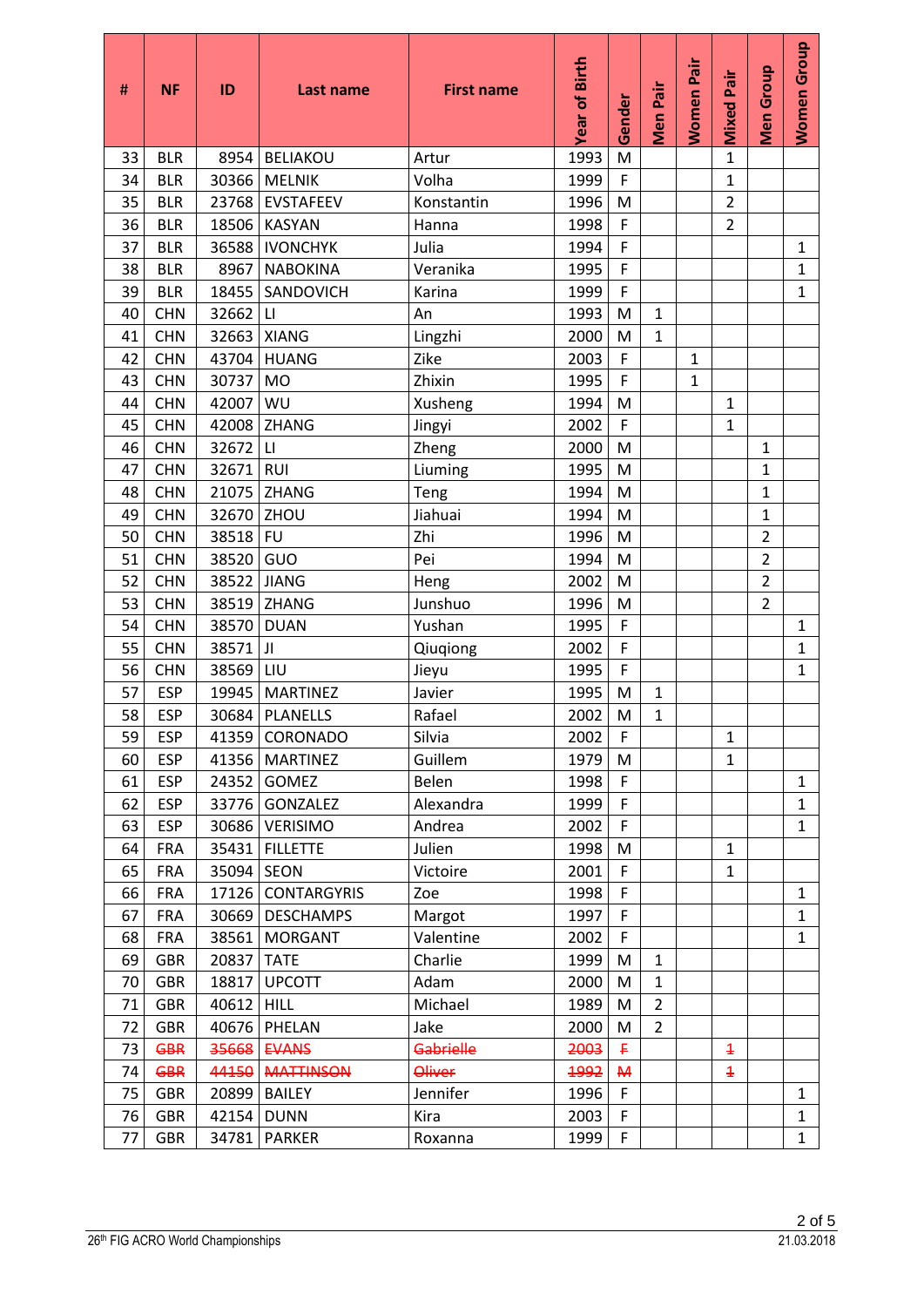| #   | <b>NF</b>  | ID    | Last name             | <b>First name</b> | Year of Birth | Gender | Men Pair       | <b>Women Pair</b> | <b>Mixed Pair</b> | Group<br>Men | Women Group    |
|-----|------------|-------|-----------------------|-------------------|---------------|--------|----------------|-------------------|-------------------|--------------|----------------|
| 78  | <b>GBR</b> | 42543 | MACDOUGALL            | Bethany           | 2003          | F      |                |                   |                   |              | $\overline{2}$ |
| 79  | <b>GBR</b> | 42178 | <b>OWSTON</b>         | Caitlin           | 1998          | F      |                |                   |                   |              | $\overline{2}$ |
| 80  | <b>GBR</b> | 42179 | PAMLER                | Amelia            | 1999          | F      |                |                   |                   |              | $\overline{2}$ |
| 81  | <b>GER</b> | 24103 | <b>KRAFT</b>          | Michail           | 2000          | M      | $\mathbf{1}$   |                   |                   |              |                |
| 82  | <b>GER</b> | 17211 | <b>SEBASTIAN</b>      | Tim               | 1995          | м      | $\mathbf{1}$   |                   |                   |              |                |
| 83  | <b>GER</b> | 19732 | <b>HOPPE</b>          | Max               | 1996          | M      |                |                   | $\mathbf{1}$      |              |                |
| 84  | <b>GER</b> | 43742 | <b>SCHIPPAN</b>       | Vanessa           | 2003          | F      |                |                   | $\mathbf{1}$      |              |                |
| 85  | <b>GER</b> | 24331 | <b>GROHMANN</b>       | Sebastian         | 1998          | M      |                |                   |                   | $\mathbf{1}$ |                |
| 86  | <b>GER</b> | 19476 | <b>KUEHNE</b>         | Vincent           | 1996          | м      |                |                   |                   | $\mathbf{1}$ |                |
| 87  | <b>GER</b> |       | 24333   LEPPUHNER     | Erik              | 1998          | M      |                |                   |                   | $\mathbf{1}$ |                |
| 88  | <b>GER</b> |       | 24335   MAEDLER       | Tom               | 2001          | M      |                |                   |                   | $\mathbf{1}$ |                |
| 89  | <b>GER</b> | 24327 | ARNDT                 | Sarah             | 1998          | F      |                |                   |                   |              | $\mathbf{1}$   |
| 90  | <b>GER</b> | 24328 | <b>LIEBELT</b>        | Anika             | 1998          | F      |                |                   |                   |              | $\mathbf{1}$   |
| 91  | <b>GER</b> | 43478 | <b>RIFFEL</b>         | Vanessa           | 2003          | F      |                |                   |                   |              | $\mathbf{1}$   |
| 92  | <b>GER</b> | 40599 | <b>HANNEMANN</b>      | Anna              | 2002          | F      |                |                   |                   |              | $\overline{2}$ |
| 93  | <b>GER</b> | 40598 | <b>HEINOWSKI</b>      | Alina             | 1998          | F      |                |                   |                   |              | $\overline{2}$ |
| 94  | <b>GER</b> | 30526 | <b>KUNZ</b>           | Annalena          | 1999          | F      |                |                   |                   |              | $\overline{2}$ |
| 95  | <b>ISR</b> | 35044 | <b>ATTAR</b>          | Shavit            | 2003          | M      | $\mathbf{1}$   |                   |                   |              |                |
| 96  | <b>ISR</b> | 35043 | FELDMAN               | <b>GAUL</b>       | 1998          | м      | $\mathbf{1}$   |                   |                   |              |                |
| 97  | <b>ISR</b> | 17345 | <b>LEFKOVITS</b>      | Mika              | 1996          | F      |                | $\mathbf{1}$      |                   |              |                |
| 98  | <b>ISR</b> |       | 28636 SURZON          | Roni              | 2002          | F      |                | 1                 |                   |              |                |
| 99  | <b>ISR</b> | 20010 | <b>URALEVITCH</b>     | Daniel            | 1997          | M      |                |                   |                   | $\mathbf{1}$ |                |
| 100 | <b>ISR</b> | 20008 | <b>DANA</b>           | Lidar             | 1997          | M      |                |                   |                   | $\mathbf{1}$ |                |
| 101 | <b>ISR</b> | 19941 | <b>KALFA</b>          | Yannay            | 1995          | м      |                |                   |                   | $\mathbf{1}$ |                |
| 102 | <b>ISR</b> | 20007 | <b>SACH</b>           | Efi Efraim        | 1999          | M      |                |                   |                   | 1            |                |
| 103 | <b>ISR</b> | 17348 | <b>ARMONY</b>         | Or                | 1997          | F      |                |                   |                   |              | $\mathbf{1}$   |
| 104 | <b>ISR</b> |       | 33692 HURVITZ         | Tzlil             | 2003          | F      |                |                   |                   |              | $\mathbf{1}$   |
| 105 | <b>ISR</b> |       | 33745   WEINGOLD      | Yuval             | 1998          | F      |                |                   |                   |              | $\mathbf{1}$   |
| 106 | KAZ        |       | 8351 NAISBAYEV        | Sultanbek         | 1995          | M      | $\mathbf{1}$   |                   |                   |              |                |
| 107 | KAZ        |       | 12286 ZOTOV           | Alexandr          | 1997          | M      | $\mathbf{1}$   |                   |                   |              |                |
| 108 | KAZ        | 28777 | <b>DIL</b>            | Daniyel           | 1996          | M      | $\overline{2}$ |                   |                   |              |                |
| 109 | KAZ        |       | 28786 SHULYAR         | Vadim             | 2000          | M      | $\overline{2}$ |                   |                   |              |                |
| 110 | <b>KAZ</b> |       | 24013   FEDKOVICH     | Dmitriy           | 1995          | M      |                |                   | $\mathbf{1}$      |              |                |
| 111 | KAZ        |       | 29246 YANITSKAYA      | Angelina          | 2000          | F      |                |                   | $\mathbf{1}$      |              |                |
| 112 | KAZ        |       | 23045   BAVSUNOVSKAYA | Alyona            | 1998          | F      |                |                   |                   |              | $\mathbf{1}$   |
| 113 | KAZ        |       | 21819 BURKIT          | Saida             | 2000          | F      |                |                   |                   |              | $\mathbf{1}$   |
| 114 | KAZ        |       | 37696   SLASTENKO     | Polina            | 2002          | F      |                |                   |                   |              | $\mathbf{1}$   |
| 115 | <b>NED</b> |       | 16558   EYKELENBOOM   | Nicole            | 1994          | F      |                | $\mathbf{1}$      |                   |              |                |
| 116 | <b>NED</b> |       | 40616 VERBRUGGE       | Djenti            | 2002          | F      |                | $\mathbf 1$       |                   |              |                |
| 117 | <b>NED</b> |       | 41916   BORDEWIJK     | <b>Britney</b>    | 2003          | F      |                |                   | $\mathbf{1}$      |              |                |
| 118 | <b>NED</b> | 23817 | <b>BRIGGEN</b>        | Stein             | 1998          | M      |                |                   | $\mathbf{1}$      |              |                |
| 119 | <b>NED</b> | 43370 | VAN DER LOCHT         | Stef              | 1995          | M      |                |                   | $\overline{2}$    |              |                |
| 120 | <b>NED</b> |       | 43369 VAN DIJCK       | Fenne             | 2003          | F      |                |                   | $\overline{2}$    |              |                |
| 121 | <b>NED</b> | 15047 | <b>VAN DE WATER</b>   | Mariska           | 1989          | F      |                |                   |                   |              | $\mathbf{1}$   |
| 122 | <b>NED</b> | 20707 | <b>VAN MOOK</b>       | Pleunie           | 1997          | F      |                |                   |                   |              | $\mathbf{1}$   |
| 123 | <b>NED</b> |       | 29810 VAN OS          | Fem               | 2002          | F      |                |                   |                   |              | $\mathbf{1}$   |
|     |            |       |                       |                   |               |        |                |                   |                   |              |                |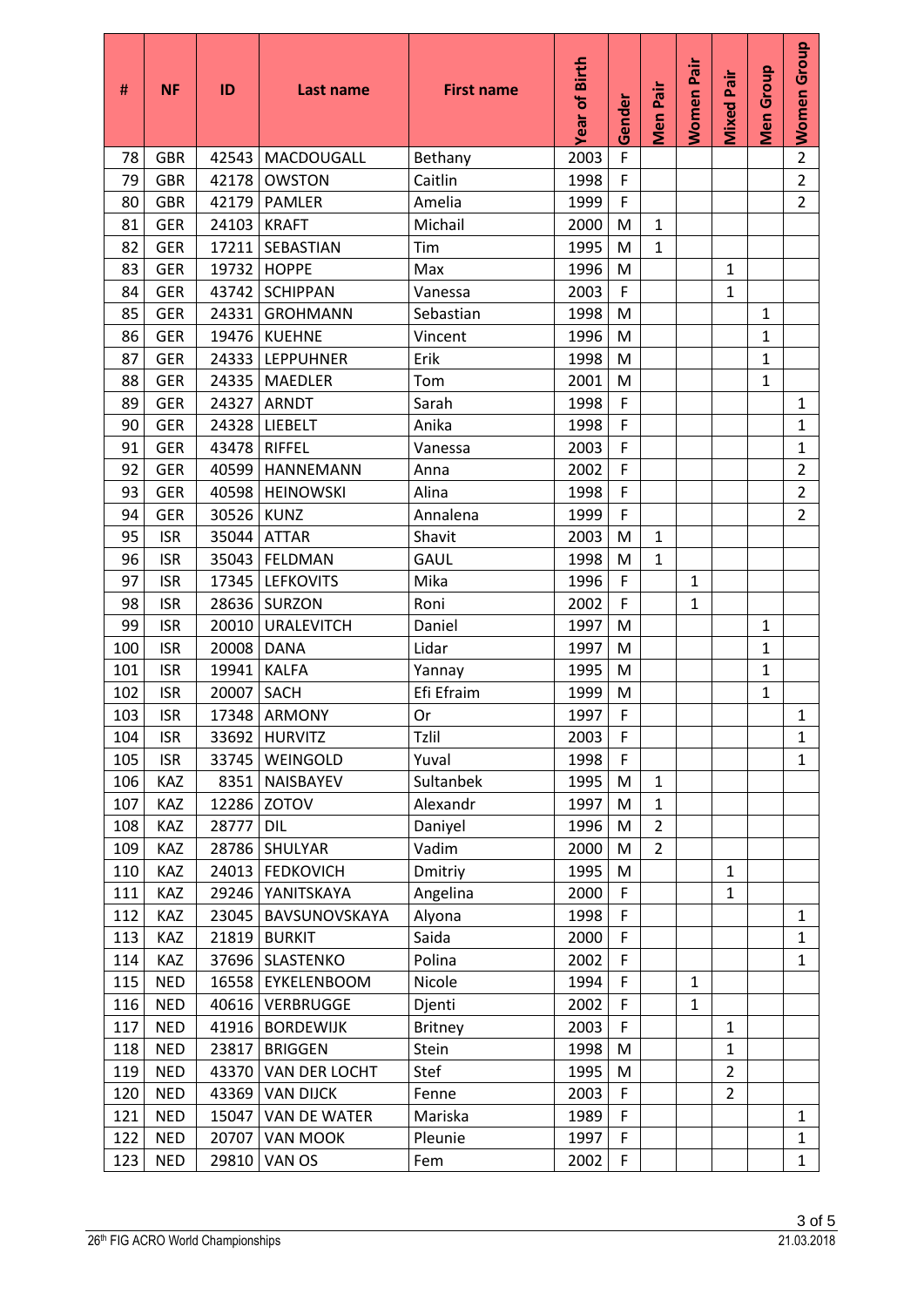| #   | <b>NF</b>  | ID    | Last name           | <b>First name</b> | Year of Birth | Gender | Men Pair     | <b>Women Pair</b> | <b>Mixed Pair</b> | Men Group      | <b>Women Group</b> |
|-----|------------|-------|---------------------|-------------------|---------------|--------|--------------|-------------------|-------------------|----------------|--------------------|
| 124 | <b>NED</b> | 22622 | <b>MONDRIA</b>      | Suzanne           | 1990          | F      |              |                   |                   |                | $\overline{2}$     |
| 125 | <b>NED</b> | 8532  | <b>PHIJFFERS</b>    | Charell           | 1996          | F      |              |                   |                   |                | $\overline{2}$     |
| 126 | <b>NED</b> | 20835 | <b>PRONK</b>        | Lisanne           | 2001          | F      |              |                   |                   |                | $\overline{2}$     |
| 127 | <b>POL</b> | 22690 | <b>POZNIAK</b>      | Dominik           | 2002          | M      | $\mathbf{1}$ |                   |                   |                |                    |
| 128 | POL        | 22691 | SZCZERBATY          | Aleksander        | 1998          | M      | $\mathbf{1}$ |                   |                   |                |                    |
| 129 | POL        | 22596 | KOWALEWSKA          | Angelika          | 2000          | F      |              |                   | $\mathbf{1}$      |                |                    |
| 130 | POL        | 22597 | ZABIEROWSKI         | Maciej            | 1997          | M      |              |                   | $\mathbf{1}$      |                |                    |
| 131 | POL        | 35042 | <b>PLEWNIA</b>      | Emilia            | 2003          | F      |              |                   |                   |                | $\mathbf{1}$       |
| 132 | POL        | 11138 | <b>RAJTOR</b>       | Magda             | 1997          | F      |              |                   |                   |                | $\mathbf{1}$       |
| 133 | POL        | 18516 | SRUTWA              | Marta             | 1997          | F      |              |                   |                   |                | $\mathbf{1}$       |
| 134 | <b>POR</b> | 35504 | CANDEIAS            | Mariana           | 1998          | F      |              | $\mathbf{1}$      |                   |                |                    |
| 135 | POR        | 33434 | <b>NUNES</b>        | Marta             | 2003          | F      |              | $\mathbf{1}$      |                   |                |                    |
| 136 | POR        | 33431 | <b>FERREIRA</b>     | <b>Beatriz</b>    | 2002          | F      |              |                   | $\mathbf{1}$      |                |                    |
| 137 | <b>POR</b> | 41852 | <b>TAVARES</b>      | <b>Bruno</b>      | 1997          | M      |              |                   | $\mathbf{1}$      |                |                    |
| 138 | <b>POR</b> | 30564 | PEREIRA             | Joao              | 2000          | M      |              |                   |                   | $\mathbf{1}$   |                    |
| 139 | <b>POR</b> | 33458 | <b>PIQUEIRO</b>     | Henrique          | 1999          | M      |              |                   |                   | $\mathbf{1}$   |                    |
| 140 | <b>POR</b> | 30568 | <b>SILVA</b>        | Henrique          | 2000          | M      |              |                   |                   | $\mathbf{1}$   |                    |
| 141 | <b>POR</b> | 30569 | SILVA               | Miguel            | 2003          | M      |              |                   |                   | $\mathbf{1}$   |                    |
| 142 | <b>POR</b> | 43719 | <b>COUTINHO</b>     | Isis              | 2003          | F      |              |                   |                   |                | $\mathbf{1}$       |
| 143 | <b>POR</b> | 43717 | <b>FONTES</b>       | Ana               | 1998          | F      |              |                   |                   |                | $\mathbf{1}$       |
| 144 | <b>POR</b> | 33468 | <b>PRATAS</b>       | Ana               | 1997          | F      |              |                   |                   |                | 1                  |
| 145 | <b>RUS</b> | 17139 | <b>MISHEV</b>       | Igor              | 1993          | M      | $\mathbf{1}$ |                   |                   |                |                    |
| 146 | <b>RUS</b> | 18461 | SUPRUNOV            | Nikolay           | 1993          | M      | $\mathbf{1}$ |                   |                   |                |                    |
| 147 | <b>RUS</b> | 18953 | <b>GURYEVA</b>      | Daria             | 1998          | F      |              | $\mathbf{1}$      |                   |                |                    |
| 148 | <b>RUS</b> | 24025 | <b>KALININA</b>     | Daria             | 1994          | F      |              | 1                 |                   |                |                    |
| 149 | <b>RUS</b> | 43543 | <b>KABINA</b>       | Elena             | 2003          | F      |              | $\overline{2}$    |                   |                |                    |
| 150 | <b>RUS</b> |       | 16919   SIDELNIKOVA | Ksenia            | 1994          | F      |              | $\overline{2}$    |                   |                |                    |
| 151 | <b>RUS</b> | 16870 | CHERNOVA            | Marina            | 1996          | F      |              |                   | $\mathbf{1}$      |                |                    |
| 152 | <b>RUS</b> | 10271 | PATARAIA            | Georgii           | 1996          | M      |              |                   | $\mathbf{1}$      |                |                    |
| 153 | <b>RUS</b> | 33794 | <b>GRECHUKHIN</b>   | Viktor            | 1993          | M      |              |                   |                   | $\mathbf{1}$   |                    |
| 154 | <b>RUS</b> | 33109 | <b>NABIEV</b>       | Vadim             | 2001          | M      |              |                   |                   | $\mathbf{1}$   |                    |
| 155 | <b>RUS</b> | 23623 | PCHELNIKOV          | Aleksandr         | 1996          | M      |              |                   |                   | $\mathbf{1}$   |                    |
| 156 | <b>RUS</b> | 35687 | <b>SHKVAROK</b>     | Andrei            | 1995          | M      |              |                   |                   | $\mathbf{1}$   |                    |
| 157 | <b>RUS</b> | 23620 | KUDRIASHOV          | German            | 2000          | M      |              |                   |                   | $\overline{2}$ |                    |
| 158 | <b>RUS</b> | 29568 | <b>SOROKIN</b>      | Alexander         | 1997          | M      |              |                   |                   | $\overline{2}$ |                    |
| 159 | <b>RUS</b> | 20191 | TUKHASHVILI         | Valeriy           | 1998          | M      |              |                   |                   | $\overline{2}$ |                    |
| 160 | <b>RUS</b> | 16921 | ZADORIN             | Kirill            | 1997          | M      |              |                   |                   | $\overline{2}$ |                    |
| 161 | <b>RUS</b> | 24257 | CHEBULANKA          | Daria             | 1998          | F      |              |                   |                   |                | $\mathbf{1}$       |
| 162 | <b>RUS</b> | 33890 | PLASTININA          | Polina            | 2002          | F      |              |                   |                   |                | $\mathbf{1}$       |
| 163 | <b>RUS</b> | 20197 | ZAGOSKINA           | Kseniia           | 1990          | F      |              |                   |                   |                | $\mathbf{1}$       |
| 164 | <b>UKR</b> | 22315 | <b>NAUMENKO</b>     | Dmytro            | 1998          | M      | $\mathbf{1}$ |                   |                   |                |                    |
| 165 | <b>UKR</b> | 22314 | NEPOMNIASHCHYI      | Vitalii           | 2002          | M      | $\mathbf{1}$ |                   |                   |                |                    |
| 166 | <b>UKR</b> | 38022 | PYLYPIAK            | Yuliia            | 1998          | F      |              | $\mathbf{1}$      |                   |                |                    |
| 167 | <b>UKR</b> | 38021 | TABACHYNSKA         | Oleksandra-Mariia | 2003          | F      |              | $\mathbf{1}$      |                   |                |                    |
| 168 | <b>UKR</b> | 28721 | BORDIAKIVSKYI       | Dmytro            | 1998          | M      |              |                   | $\mathbf{1}$      |                |                    |
| 169 | <b>UKR</b> | 37782 | <b>YUSKIV</b>       | Nataliya          | 2002          | F      |              |                   | $\mathbf{1}$      |                |                    |